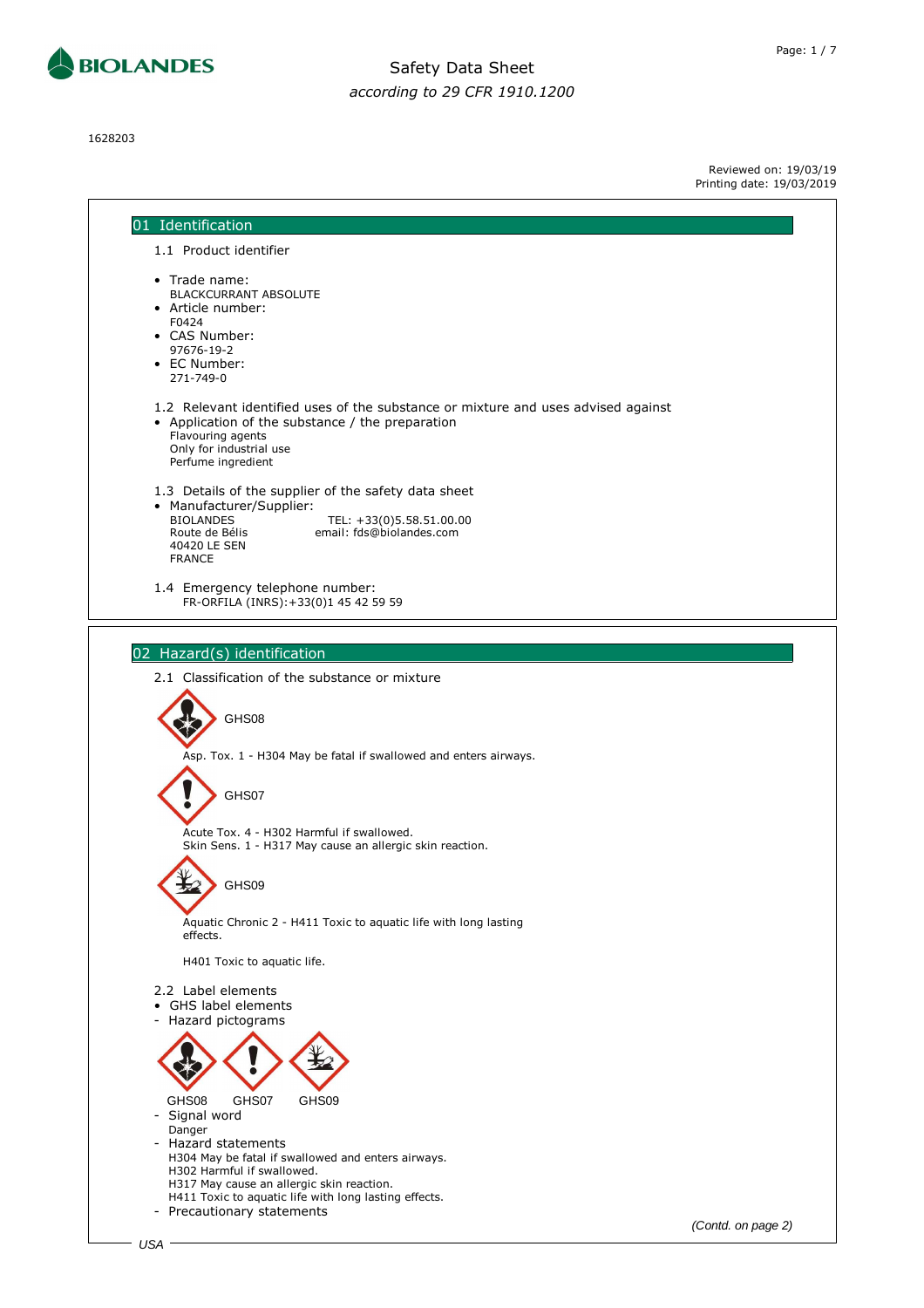

1628203

Reviewed on: 19/03/19

Printing date: 19/03/2019

(Contd. of page 1)

# **PRODUCT : BLACKCURRANT ABSOLUTE**

P261 Avoid breathing dust/fume/gas/mist/vapors/spray

P264 Wash thoroughly after handling.

P270 Do not eat, drink or smoke when using this product.

P301+P310 IF SWALLOWED: Immediately call a POISON CENTER/ doctor.

P405 Store locked up.

P501 Dispose of contents/container in accordance with local/regional/ national/international regulations.

#### 03 Composition/information on ingredients

|                            | 3.1 Chemical characterization: Substances |                |
|----------------------------|-------------------------------------------|----------------|
| CAS No.                    | <b>Description</b>                        |                |
| 97676-19-2                 | Ribes nigrum L.                           |                |
| • Identification number(s) |                                           |                |
| $\bullet$ EC Number:       |                                           |                |
| 271-749-0                  |                                           |                |
| • Dangerous components:    |                                           |                |
| <b>CAS Number</b>          |                                           | ℅              |
| 64-17-5                    | ethanol                                   | 1,001 - 5,00   |
|                            | EC Number: 200-578-6                      |                |
| 80-56-8                    | pin-2(3)-ene (alpha pinene)               | 1,001 - 5,00   |
|                            | EC Number: 201-291-9                      |                |
| $127 - 91 - 3$             | pin-2(10)-ene (pinene beta)               | 0,101-1,00     |
| 5989-27-5                  | limonene-d                                | $0,101 - 1,00$ |
|                            |                                           |                |

#### 04 First-aid measures

• General information: Symptoms of poisoning may even occur after several hours; therefore medical observation for at least 48 hours after the accident. Seek immediate medical advice.

• After inhalation:

Supply fresh air and to be sure call for a doctor.

- After skin contact:
- If skin irritation continues, consult a doctor. Immediately wash with water and soap and rinse thoroughly.
- After eye contact:
- Rinse opened eye for several minutes under running water. If symptoms persist, consult a doctor.
- After swallowing:
- Immediately call a doctor.

#### 05 Fire-fighting measures

• Suitable extinguishing agents: CO2, sand, extinguishing powder. Do not use water. Use fire fighting measures that suit the environment. • For safety reasons unsuitable extinguishing agents: Water with full jet

- \* 5.2 Special hazards arising from the substance or mixture Formation of toxic gases is possible during heating or in case of fire.
	- Protective equipment:
	- Do not inhale explosion gases or combustion gases. • Additional information
	- Cool endangered receptacles with water spray.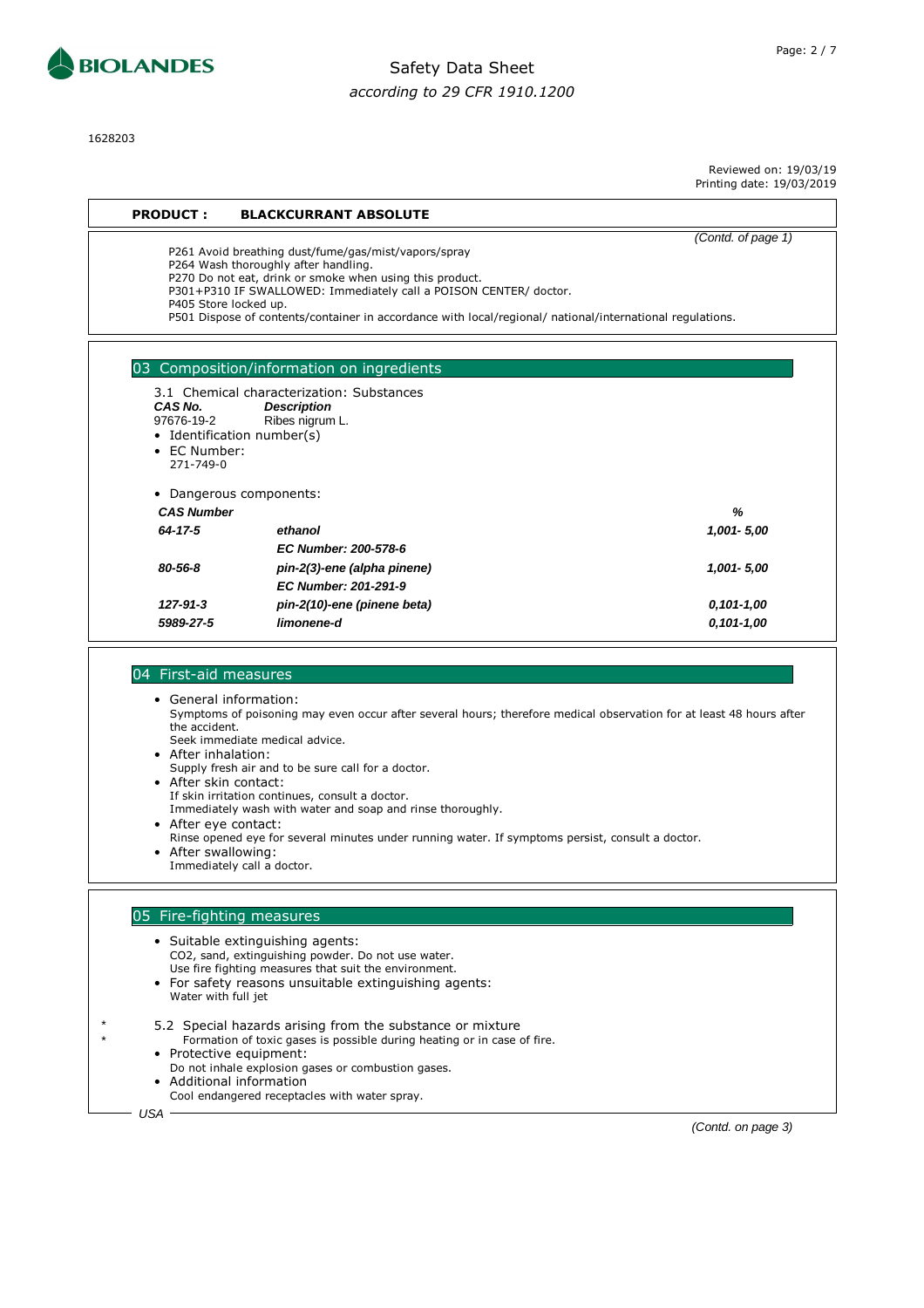

1628203

Reviewed on: 19/03/19

Printing date: 19/03/2019

| <b>PRODUCT:</b><br><b>BLACKCURRANT ABSOLUTE</b>                                                                                                                                                                                                                                                                                                                                                                                                                                                                                                                                                                                                                                                                                                                                                                                                                                                                                                                                                                                                                                                                                                                                                                                                                                                                                                                                                                                                                                                                                                                                          |
|------------------------------------------------------------------------------------------------------------------------------------------------------------------------------------------------------------------------------------------------------------------------------------------------------------------------------------------------------------------------------------------------------------------------------------------------------------------------------------------------------------------------------------------------------------------------------------------------------------------------------------------------------------------------------------------------------------------------------------------------------------------------------------------------------------------------------------------------------------------------------------------------------------------------------------------------------------------------------------------------------------------------------------------------------------------------------------------------------------------------------------------------------------------------------------------------------------------------------------------------------------------------------------------------------------------------------------------------------------------------------------------------------------------------------------------------------------------------------------------------------------------------------------------------------------------------------------------|
| (Contd. of page 2)<br>06 Accidental release measures                                                                                                                                                                                                                                                                                                                                                                                                                                                                                                                                                                                                                                                                                                                                                                                                                                                                                                                                                                                                                                                                                                                                                                                                                                                                                                                                                                                                                                                                                                                                     |
| 6.1 Personal precautions, protective equipment and emergency procedures<br>Wear protective equipment. Keep unprotected persons away.<br>Ensure adequate ventilation<br>Keep away from ignition sources<br>6.3 Methods and material for containment and cleaning up:<br>Dispose contaminated material as waste according to item 13.<br>6.4 Reference to other sections<br>See Section 7 for information on safe handling.<br>See Section 8 for information on personal protection equipment.<br>See Section 13 for disposal information.                                                                                                                                                                                                                                                                                                                                                                                                                                                                                                                                                                                                                                                                                                                                                                                                                                                                                                                                                                                                                                                 |
|                                                                                                                                                                                                                                                                                                                                                                                                                                                                                                                                                                                                                                                                                                                                                                                                                                                                                                                                                                                                                                                                                                                                                                                                                                                                                                                                                                                                                                                                                                                                                                                          |
| 07 Handling and storage<br>• Handling:<br>7.1 Precautions for safe handling<br>Keep receptacles tightly sealed.<br>Keep away from heat and direct sunlight.<br>Ensure good ventilation/exhaustion at the workplace.<br>Handle with care. Avoid jolting, friction and impact.<br>• Information about protection against explosions and fires:<br>Keep ignition sources away - Do not smoke.<br>Protect against electrostatic charges.<br>Storage:<br>Requirements to be met by storerooms and receptacles:<br>Store only in the original receptacle.<br>Prevent any seepage into the ground.<br>Use only receptacles specifically permitted for this substance/ product.<br>• Further information about storage conditions:<br>Keep receptacle tightly sealed.<br>Protect from heat and direct sunlight.<br>Store receptacle in a well ventilated area.<br>7.3 Specific end use(s)<br>No further relevant information available.                                                                                                                                                                                                                                                                                                                                                                                                                                                                                                                                                                                                                                                          |
| 08 Exposure controls/personal protection<br>Components with limit values that require monitoring at the workplace:<br>Not required.<br>CAS No.<br><b>Designation of material</b><br>℅<br><b>Type</b> Value Unit<br>Not required.<br>Additional information:<br>٠<br>The lists that were valid during the creation were used as basis.<br>Personal protective equipment:<br>٠<br>General protective and hygienic measures:<br>The usual precautionary measures for handling chemicals should be followed.<br>Keep away from foodstuffs, beverages and feed.<br>Wash hands before breaks and at the end of work.<br>Avoid contact with the skin.<br>Breathing equipment: Use suitable respiratory protective device in case of insufficient ventilation.<br>$\bullet$<br>Protection of hands: Protective gloves The glove material has to be impermeable and resistant to<br>٠<br>the product/ the substance/ the preparation. Due to missing tests no recommendation to the glove<br>material can be given for the product/ the preparation/ the chemical mixture. Selection of the<br>glove material on consideration of the penetration times, rates of diffusion and the degradation<br>Material of gloves<br>The selection of the suitable gloves does not only depend on the material, but also on further marks of quality and<br>varies from manufacturer to manufacturer.<br>• Penetration time of glove material<br>The exact break through time has to be found out by the manufacturer of the protective gloves and has to be<br>observed.<br>• Eye protection: Safety glasses |
| USA<br>(Contd. on page 4)                                                                                                                                                                                                                                                                                                                                                                                                                                                                                                                                                                                                                                                                                                                                                                                                                                                                                                                                                                                                                                                                                                                                                                                                                                                                                                                                                                                                                                                                                                                                                                |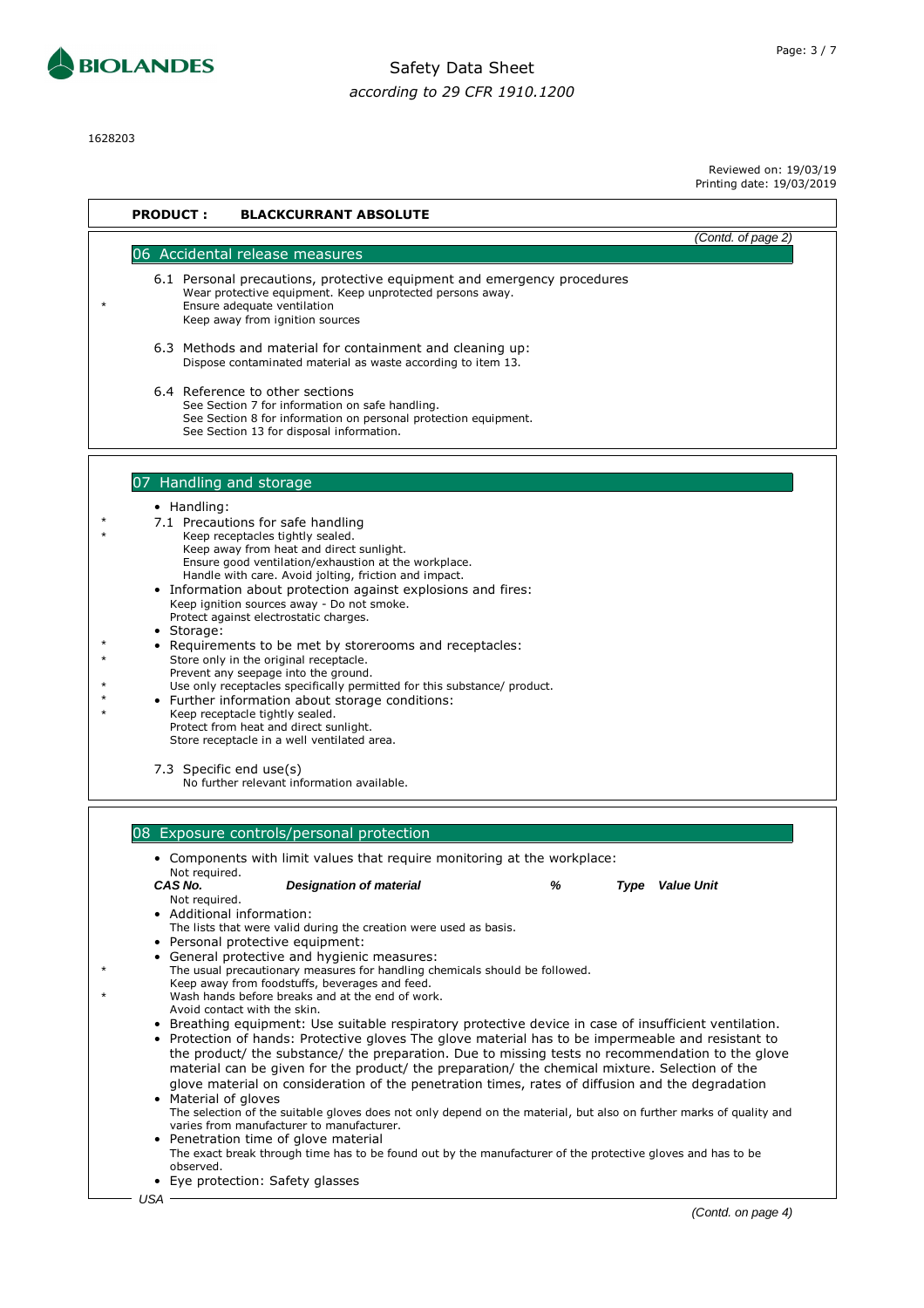

1628203

Reviewed on: 19/03/19 Printing date: 19/03/2019

|                                          | (Contd. of page 3)                         |  |
|------------------------------------------|--------------------------------------------|--|
| 09 Physical and chemical properties      |                                            |  |
| <b>General Information</b>               |                                            |  |
| Appearance:                              |                                            |  |
| Form:                                    | pasty                                      |  |
| Color:                                   | dark brown-green                           |  |
| Odor:                                    | green                                      |  |
| <b>Odor threshold:</b>                   | Not determined.                            |  |
| <b>Change in condition</b>               |                                            |  |
| <b>Boiling point/Boiling range:</b>      | Undetermined.                              |  |
| Flash point:                             | 80,0 °C<br>NFT 60-103 CC                   |  |
| Flammability (solid, gaseous):           | Undetermined.                              |  |
| Auto igniting:                           | Not determined.                            |  |
| Danger of explosion:                     | Undetermined.                              |  |
| Vapor pressure:                          | Not determined.                            |  |
| Density:                                 | Not determined.                            |  |
| Solubility in / Miscibility with         |                                            |  |
| Water:                                   | Not determined.                            |  |
| Partition coefficient (n-octanol/water): | Not determined.                            |  |
| <b>Other information</b>                 | No further relevant information available. |  |
|                                          |                                            |  |

- Thermal decomposition / conditions to be avoided: Undetermined.
- Incompatible materials: No further relevant information available.
- Hazardous decomposition products: Undetermined.

### 11 Toxicological information

- Acute toxicity:
- LD/LC50 values that are relevant for classification:

| Oral, LD50: 7060 mg/kg (rat)<br>Inhalative, LC50/4h: 20000 mg/l (rat)                                                                                                                                                                                                                                                                                                                           |  |
|-------------------------------------------------------------------------------------------------------------------------------------------------------------------------------------------------------------------------------------------------------------------------------------------------------------------------------------------------------------------------------------------------|--|
| 5989-27-5<br>limonene-d<br>Oral, LD50: 4400 mg/kg (rat)<br>• Primary irritant effect:<br>• on the skin:<br>No irritant effect.<br>$\bullet$ on the eye:<br>No irritating effect.<br>• Sensitization:<br>Sensitization possible through skin contact.<br>• Subacute to chronic toxicity:<br>Undetermined.<br>• OSHA-Ca (Occupational Safety & Health Administration)<br>Substance is not listed. |  |

(Contd. on page 5)

**ISO LD/LC**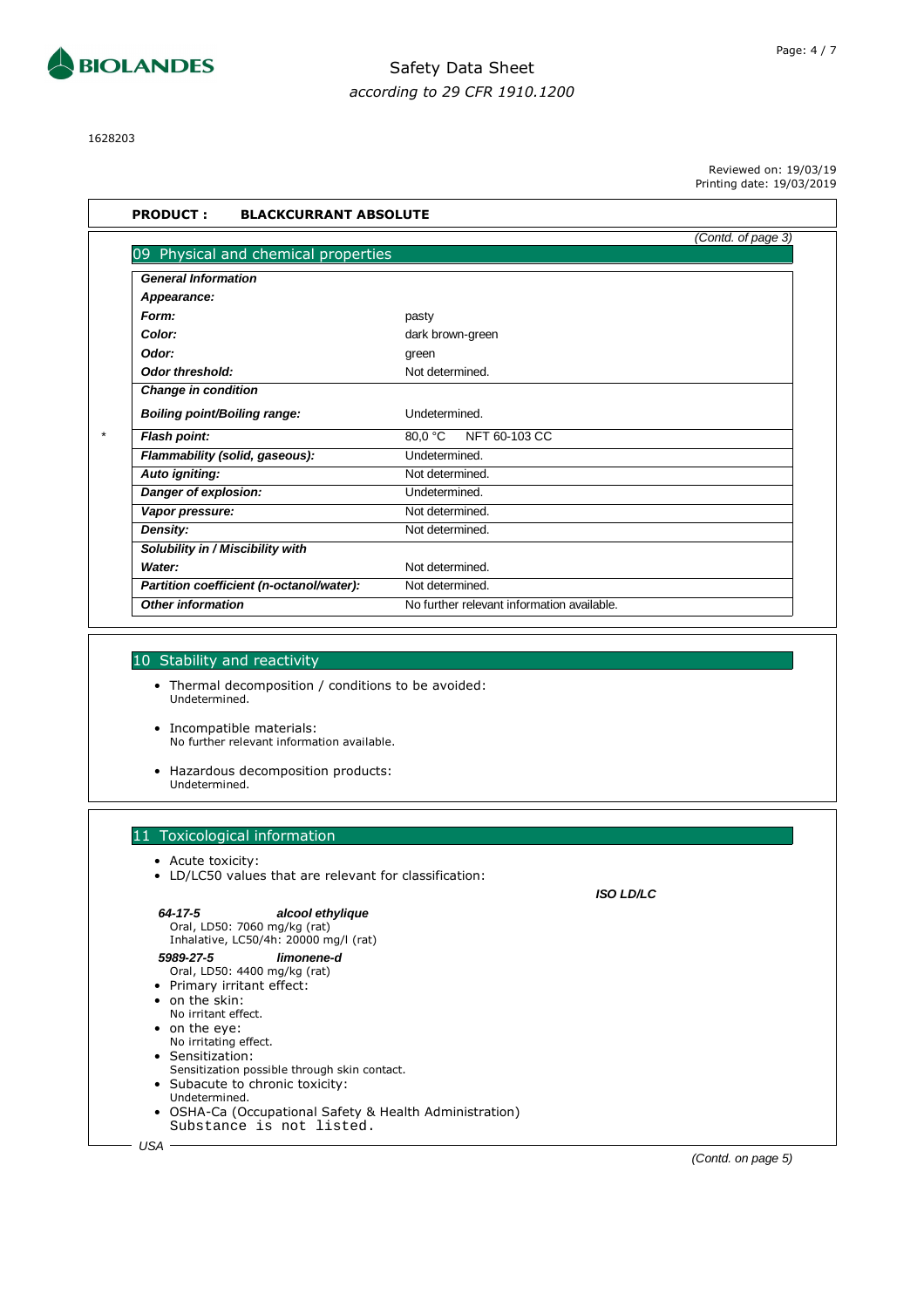

1628203

Reviewed on: 19/03/19 Printing date: 19/03/2019

(Contd. on page 6)

| <b>PRODUCT:</b>                                                                                                                                                                                                                                               | <b>BLACKCURRANT ABSOLUTE</b>                                                  |  |  |
|---------------------------------------------------------------------------------------------------------------------------------------------------------------------------------------------------------------------------------------------------------------|-------------------------------------------------------------------------------|--|--|
|                                                                                                                                                                                                                                                               | (Contd. of page 4)                                                            |  |  |
| 12 Ecological information                                                                                                                                                                                                                                     |                                                                               |  |  |
| • Aquatic toxicity:<br>5989-27-5<br>limonene-d<br>LD50: 0,71 mg/l (fish) (OECD 203)                                                                                                                                                                           |                                                                               |  |  |
| • Persistence and degradability<br>Not determined.<br>• Behavior in environmental systems:<br>Not determined.                                                                                                                                                 |                                                                               |  |  |
| • Bioaccumulative potential<br>No further relevant information available.<br>• Ecotoxical effects:<br>Not determined.<br>Additional ecological information:<br>• General notes:<br>Toxic for aquatic organisms<br>The material is harmful to the environment. |                                                                               |  |  |
| 13 Disposal considerations                                                                                                                                                                                                                                    |                                                                               |  |  |
| • Waste treatment methods<br>• Recommendation:<br>Must be specially treated adhering to official regulations.<br>• Uncleaned packagings:<br>• Recommendation:<br>Disposal must be made according to official regulations.                                     |                                                                               |  |  |
| 14 Transport information                                                                                                                                                                                                                                      |                                                                               |  |  |
| • UN-Number                                                                                                                                                                                                                                                   |                                                                               |  |  |
| <b>DOT</b>                                                                                                                                                                                                                                                    | <b>UN3077</b>                                                                 |  |  |
| <b>ADR</b>                                                                                                                                                                                                                                                    | <b>UN3077</b>                                                                 |  |  |
| <b>IMDG</b>                                                                                                                                                                                                                                                   | <b>UN3077</b>                                                                 |  |  |
| <b>IATA</b>                                                                                                                                                                                                                                                   | <b>UN3077</b>                                                                 |  |  |
| • UN proper shipping name<br><b>DOT</b>                                                                                                                                                                                                                       | ENVIRONMENTALLY HAZARDOUS SUBSTANCES, SOLID, N.O.S. (RIBES<br>NIGRUM L.)      |  |  |
| <b>ADR</b>                                                                                                                                                                                                                                                    | 3077 ENVIRONMENTALLY HAZARDOUS SUBSTANCES, SOLID, N.O.S.<br>(RIBES NIGRUM L.) |  |  |
| <b>IMDG</b>                                                                                                                                                                                                                                                   | ENVIRONMENTALLY HAZARDOUS SUBSTANCE, SOLID, N.O.S. (RIBES<br>NIGRUM L.)       |  |  |
| <b>IATA</b>                                                                                                                                                                                                                                                   | ENVIRONMENTALLY HAZARDOUS SUBSTANCE, SOLID, N.O.S. (RIBES<br>NIGRUM L.)       |  |  |
| • Transport hazard class(es)<br><b>DOT</b>                                                                                                                                                                                                                    |                                                                               |  |  |
| <b>Class</b>                                                                                                                                                                                                                                                  | 9 Miscellaneous dangerous substances and articles                             |  |  |
| Label                                                                                                                                                                                                                                                         |                                                                               |  |  |
| <b>ADR</b>                                                                                                                                                                                                                                                    |                                                                               |  |  |
| Class                                                                                                                                                                                                                                                         | 9 (M7) Miscellaneous dangerous substances and articles                        |  |  |

 $-USA$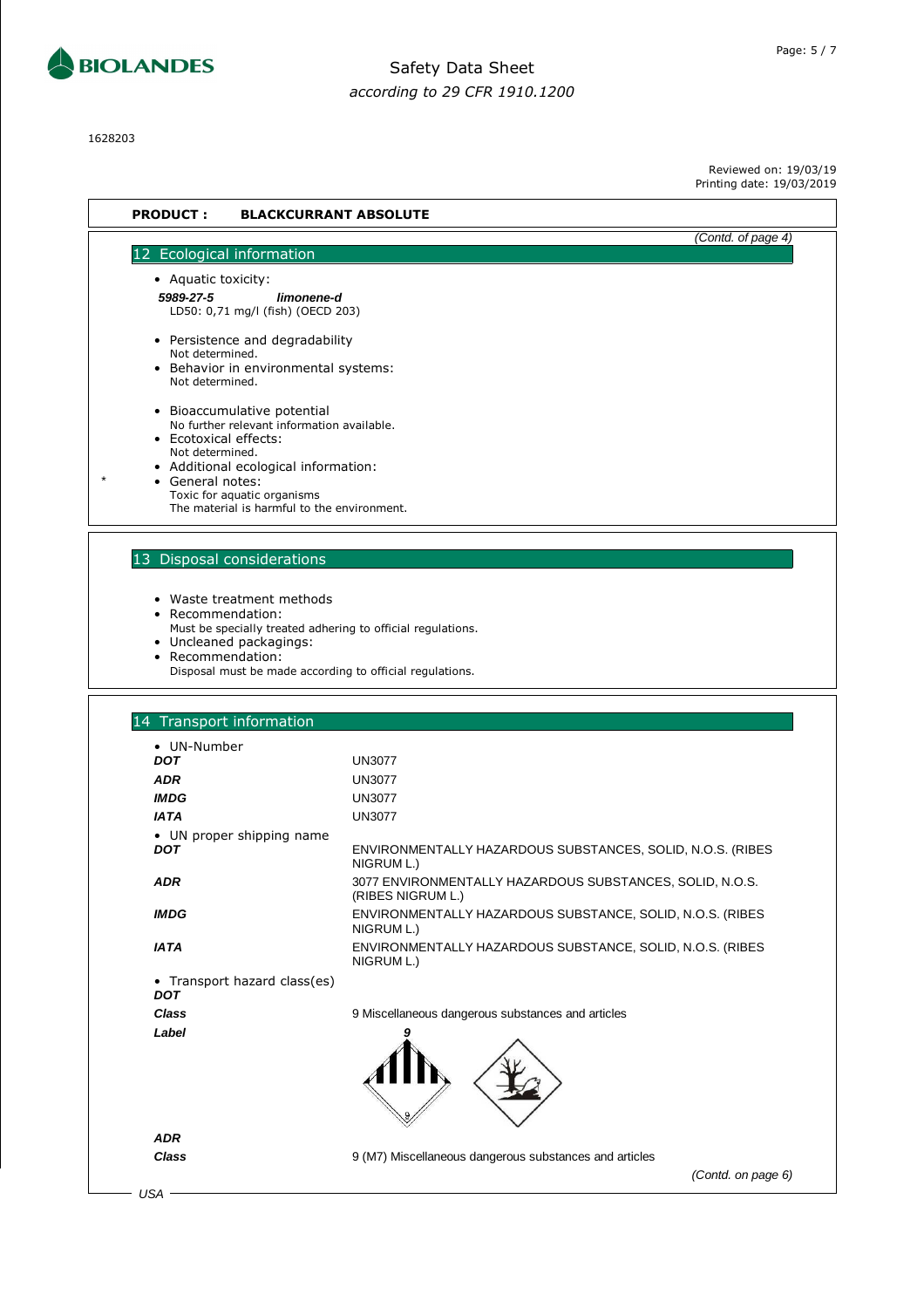

**IMDG**

**Label 9**

**IATA**

**Label 9**

• Packing group

### Safety Data Sheet *according to 29 CFR 1910.1200*

1628203

Reviewed on: 19/03/19 Printing date: 19/03/2019 **PRODUCT : BLACKCURRANT ABSOLUTE** (Contd. of page 5) **Label 9 Class** 9 Miscellaneous dangerous substances and articles **Class** 9 Miscellaneous dangerous substances and articles **DOT ADR** III **IMDG** III **IATA** III • Environmental hazards: **Marine pollutant:** Yes • Special precautions for user Warning: Miscellaneous dangerous substances and articles **Danger code (Kemler):** 90

- Transport in bulk according to Annex II of MARPOL73/78 and the IBC Code Not applicable.
- Transport/Additional information: Not applicable. **DOT Quantity limitations** On passenger aircraft/rail: No limit On cargo aircraft only: No limit **IMDG Limited quantities (LQ)** 5 kg **Excepted quantities (EQ)** E1 • UN "Model Regulation": UN 3077 ENVIRONMENTALLY HAZARDOUS SUBSTANCES, SOLID, N.O.S. (RIBES NIGRUM L.), 9, III

#### 15 Regulatory information

**EMS Number:** F-A,S-F

• Safety, health and environmental regulations/legislation specific for the substance or mixture Non-mandatory